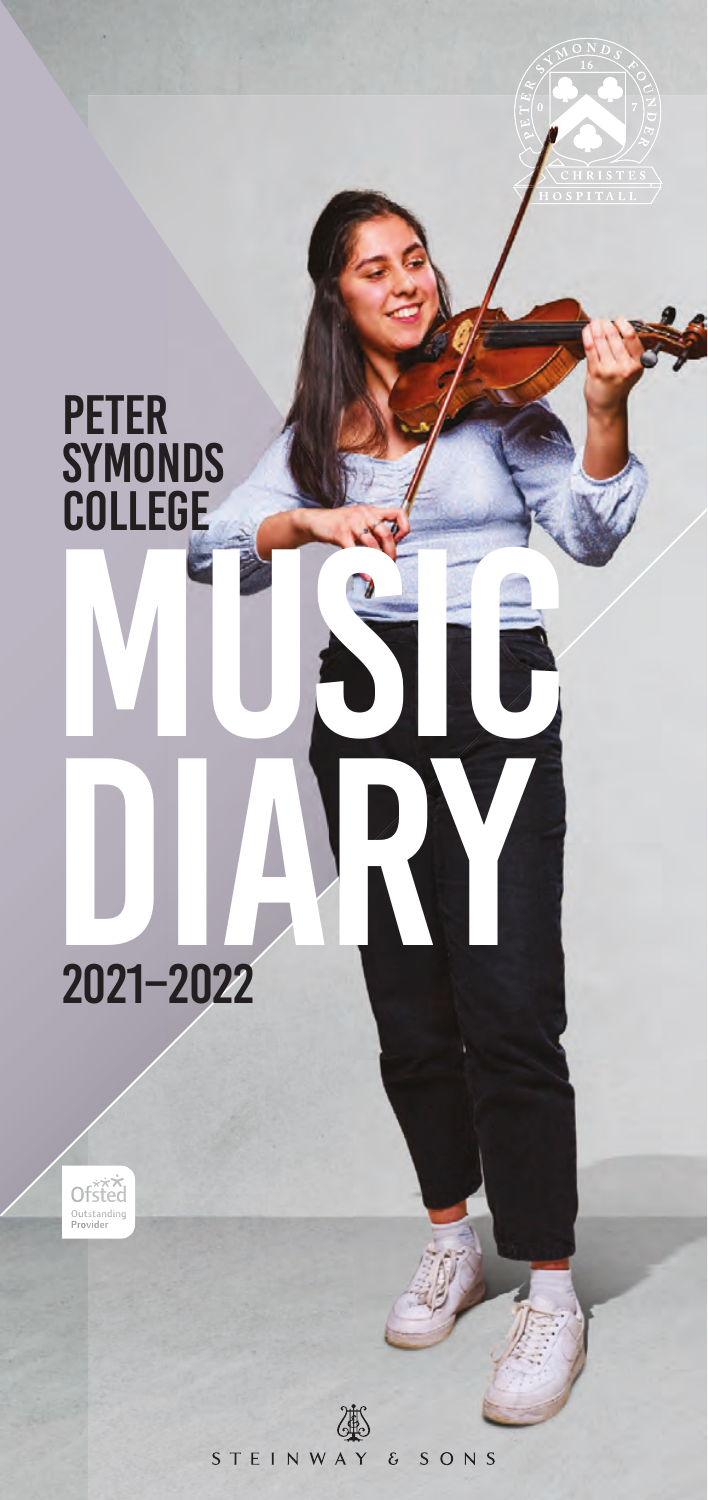# 2021

# LUNCHTIME CONCERT

**Tues 5 Oct: 1.15pm**

Winchester Cathedral

Free entrance

# BSO CONCERT TRIP

**Weds 6 Oct: 7.30pm** Lighthouse, Poole

# HSMC OPEN EVENING

**Mon 11 Oct: 6–7pm** Webinar sign-up at psc.ac.uk

# HSMC CONCERT

**Mon 8 Nov: 7:30pm** St Mary's Church, Kings Worthy Tickets: £8/£5 music@psc.ac.uk

# COLLEGE CONCERT

**Mon 22 Nov: 7.30pm** Thornden Hall, Chandlers Ford

Tickets: £8/£5 thorndenhall.co.uk

# CAROL SERVICE

**Mon 6 Dec: 7.30pm** Winchester Cathedral Free entrance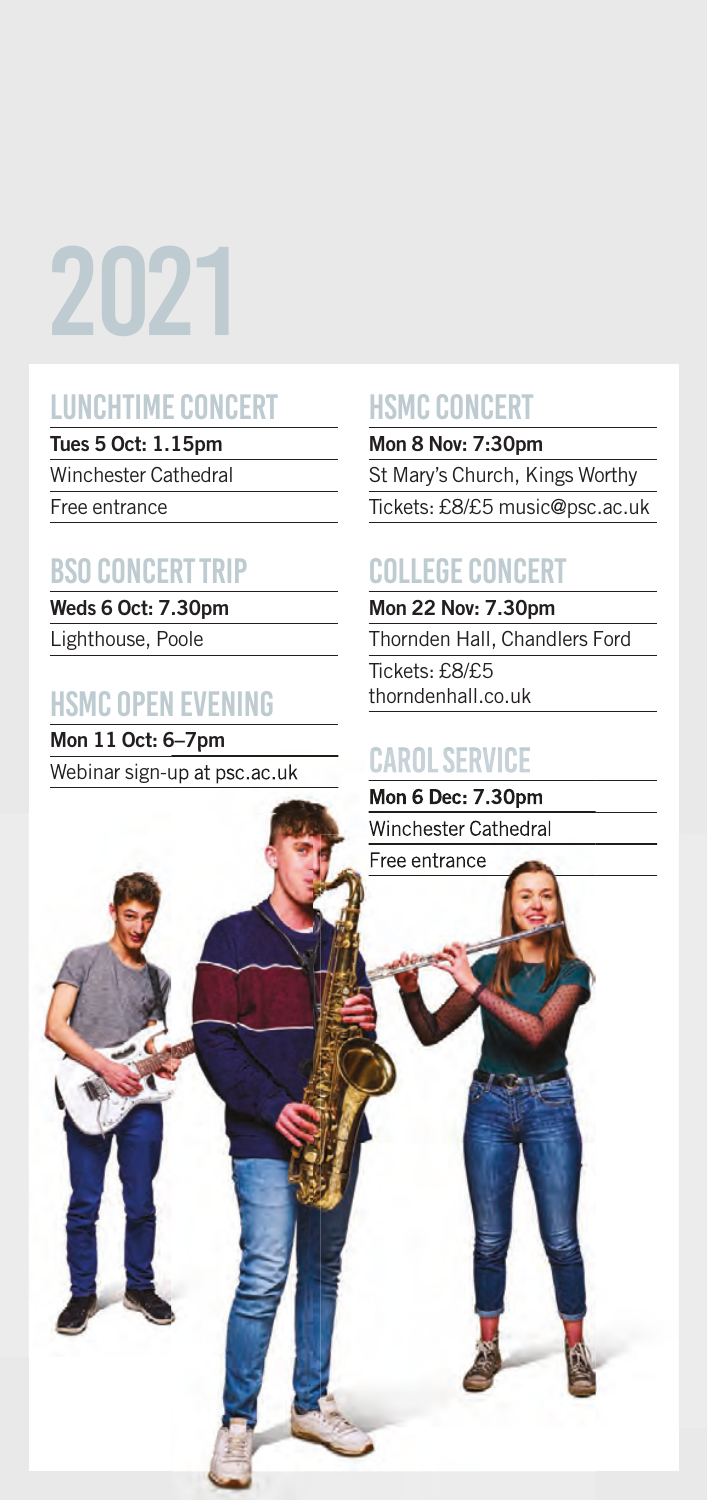# 2022

# YOUNG MUSICIAN FESTIVAL

**Mon–Fri 24–28 Jan** Recital Room, PSC

# HSMC AUDITIONS

**Thurs–Fri 10–11 Feb** Recital Room, PSC

### LUNCHTIME CHAMBER **CONCERT**

**Tues 1 Mar: 1pm** Romsey Abbey Tickets: free, romseyabbey.org.uk

#### SIMON CLARKSON MEMORIAL CONCERT

#### **Mon 7 Mar: 7:30pm**

Thornden Hall, Chandlers Ford

Tickets: £8/£5 thorndenhall.co.uk

# FOUNDER'S DAY EVENSONG

#### **Weds 30 Mar: 5.30pm**

Winchester Cathedral

Free entrance

# STEINWAY MASTERCLASS

**Tues 5 Apr** Steinway Hall, London



# YOUNG MUSICIAN FESTIVAL: CLASSICAL FINAL

**Tues 5 Apr: 6pm** Steinway Hall, London

# JAZZ AND SOUL NIGHT

April: details to be announced

## HSMC AND FRIENDS END OF YEAR CONCERT

**Tues 26 Apr: 7.30pm** United Church, Winchester Tickets: £8/£5 music@psc.ac.uk

# LUNCHTIME CONCERT

**Tues 5 July: 1.15pm** Winchester Cathedral

Free entrance

# PIANO CELEBRATION CONCERT

**Mon 11 July: 6pm** Recital Room, PSC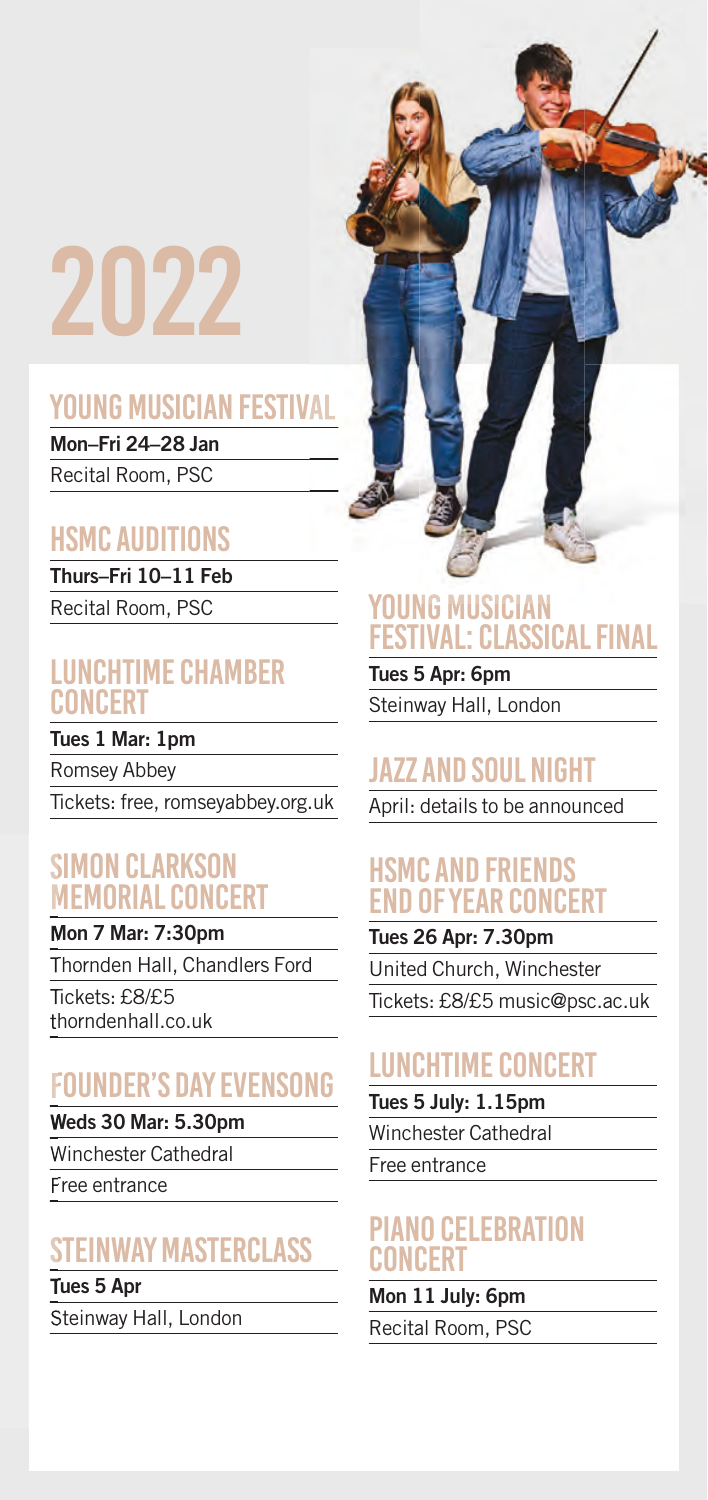#### All concerts free for students. other tickets £8 (£5 concessions), Available from music@psc.ac.uk, UNLESS OTHERWISE STATED.

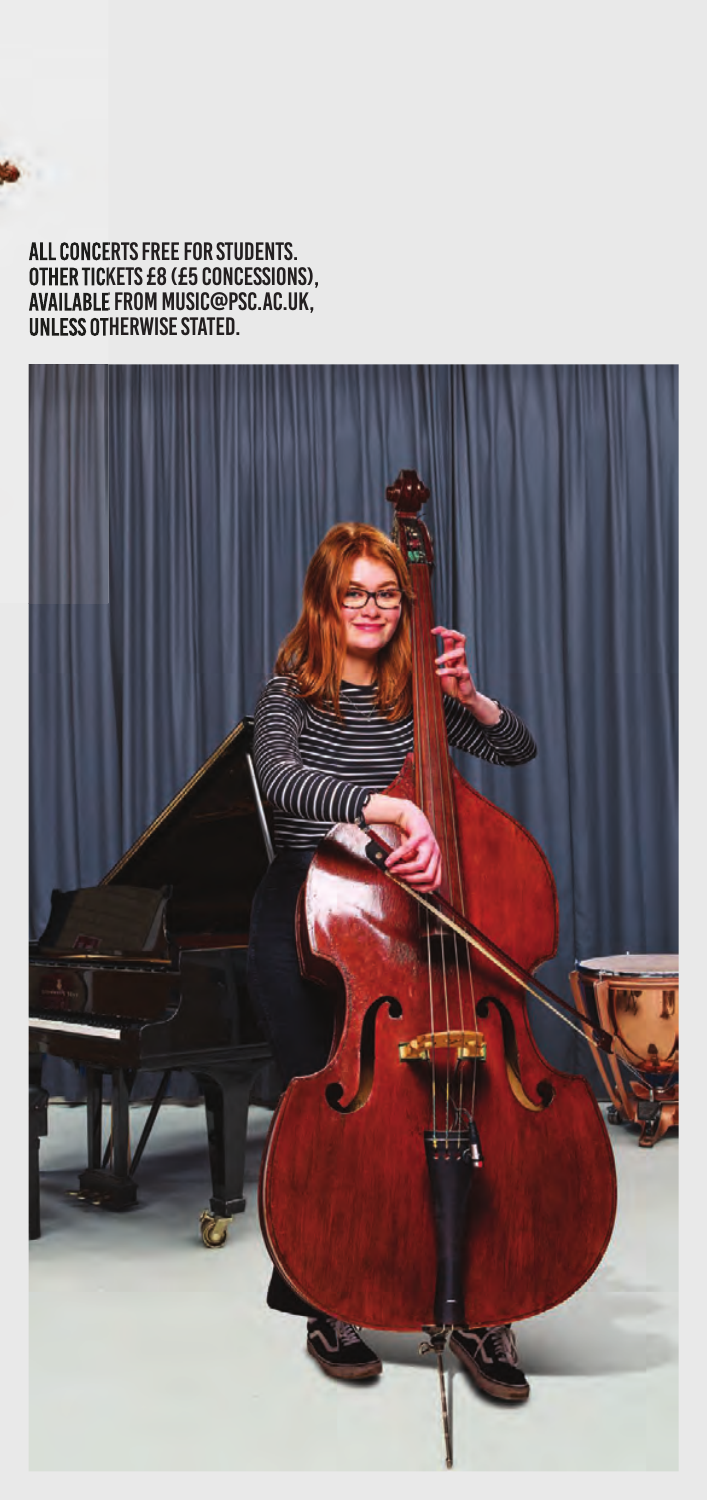# YOUNG MUSICIAN Festival 2022

#### CLASSES AND GUEST ADJUDICATORS

#### **24–28 Jan**

All in the Recital Room, College Centre, PSC.

### **PIANO**

#### **Mon 24 Jan**

With Paul Janes, Tutor of Piano at RNCM, orchestral pianist for the BBC Philharmonic and the Hallé.

## **WIND**

#### **Mon 24 Jan**

With Ashley Solomon, Head of Historical Performance at the Royal College of Music, director of Florilegium.

# **BRASS**

#### **Tues 25 Jan**

With Kevin Price, Head of Music Performance at RWCMD and Diploma Examiner for ABRSM.

# GUITAR

#### **Tues 25 Jan**

With Liz Kenny, Professor of Lute and Dean of Studies at the Royal Academy of Music.

# STRINGS

#### **Weds 26 Jan**

With Jesper Svedberg, Principal Cello in Bournemouth Symphony Orchestra, cellist in Kungsbacka Piano Trio.

# SINGING

#### **Weds 26 Jan**

With Alexander L'Estrange, award-winning singer, arranger and conductor at Carnegie Hall.

# **PERCUSSION**

#### **Thur 27 Jan**

With Matt King, Professor of Percussion at RMSoM, Principal Percussion at Bournemouth Symphony Orchestra.

# **CONTEMPORARY**

**Fri 28 Jan with 7.30pm Final Concert** 

Guest adjudicators to be announced.

# CLASSICAL FINAL

#### **Tues 5 Apr: 6pm**

Steinway Hall, London

John Holmes, Chief Examiner ABRSM.